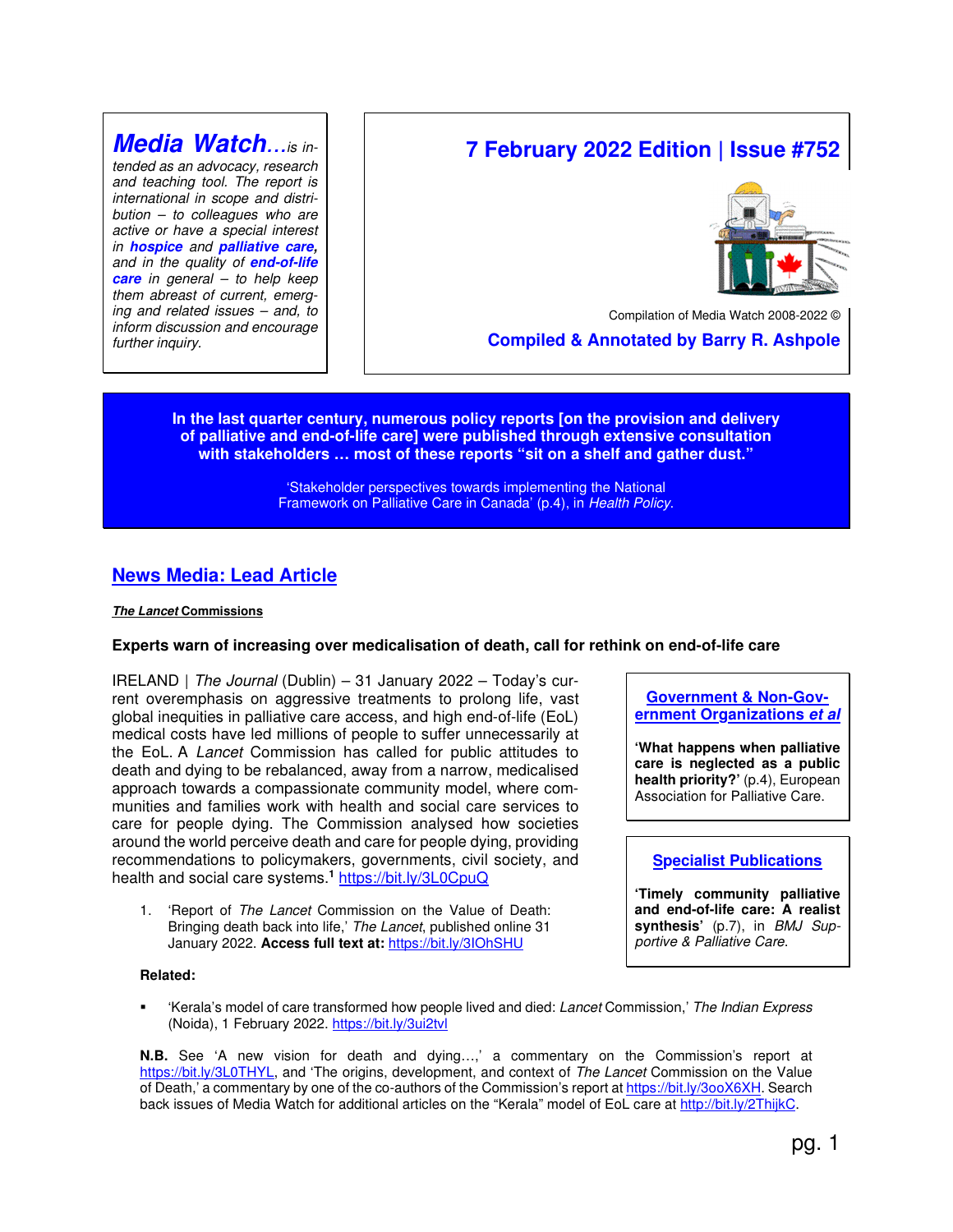## **News Media (cont.)**

## **The kind of death you experience has become a postcode lottery**

U.K. | *The House* (London) – 31 January 2022 – One of the underreported quirks of the palliative care system is its reliance on charitable donations, with only a small proportion of funding provided directly by government. The hospice movement was not established until the mid-1950s, meaning the sector effectively missed the boat for being fully integrated within the National Health Service (NHS) when it was established in 1948. In 2022, that enduring dynamic means hospice and community nurses are often paid less than those in comparable NHS roles, creating an inevitable shortage. According to a study by King's College London, only a quarter of the new Integrated Care Systems – set to replace the current clinical commissioning groups – have identified palliative or end-of-life care as a priority. https://bit.ly/3ANDVLX

**N.B.** It is unclear to which study the author of *The House* article refers. Authors of an article published in *BMJ Supportive Care* in 2018, 'Commissioning of specialist palliative care services in England,' states that "palliative care provision is not being considered as a core service in some parts of England." http://bit.ly/2XyQXIU

### **Seriously ill children at risk due to drastic cuts to care support, charity warns**

U.K. | Sky News (London) – 28 January 2022 – Seriously ill children who are being cared for at home by their families are being put at risk due to "drastic cuts to care support," a charity has warned. Research by national charity WellChild found that staff shortages were leaving parents exhausted and vulnerable, with one mother saying the situation was "an accident waiting to happen." Data, shared exclusively with Sky News, found 80% of affected families were not receiving the state-funded care support to which they are entitled. 88% said there was an expectation from care providers that parents would cover the ever-more frequent staff shortages. There are an estimated 100,000 families across the U.K. with a sick or disabled child at home. https://bit.ly/3s0Ye4T

**Specialist Publications**

**'Giving a voice to the voiceless: End of life second opinions'** (p.5), in *Archives of Disease in Childhood.*

**N.B.** WellChild website: https://bit.ly/3s0YwbZ

## **Study: U.S. ranks 43rd in end-of-life care quality**

U.S. | *Hospice News* – 26 January 2022 – The U.S. ranks 43rd in end-of-life care (EoLC) quality among 81 countries according to a recent study...**<sup>1</sup>** Worldwide, much improvement is needed in the realm of caring for terminally ill patients, researchers found. For the purposes of this study, researchers defined EoLC as any healthcare services received by terminally ill patients in their final days, including but not limited to hospice. Globally most of these patients die in pain, under significant psychological distress, and not in the place of their choice. Dying patients also often express regret about the treatment they received, particularly highcost, high-acuity services that are of little benefit at that stage of their illness. The families of these patients are also often left with medical debt that can lead to bankruptcy. https://bit.ly/3IIKXog

1. 'Cross-country comparison of expert assessments of the quality of death and dying 2021,' *Journal of Pain & Symptom Management*, published online 21 December 2021. [Noted in Media Watch 3 January 2022 (#749, p.8)] **Full text:** https://bit.ly/3yMBVCU



## Media Watch: Access Online

Media Watch (or a link to the report) is posted on a number of websites that serve the hospice and palliative care community-at-large. Complete listing p.14.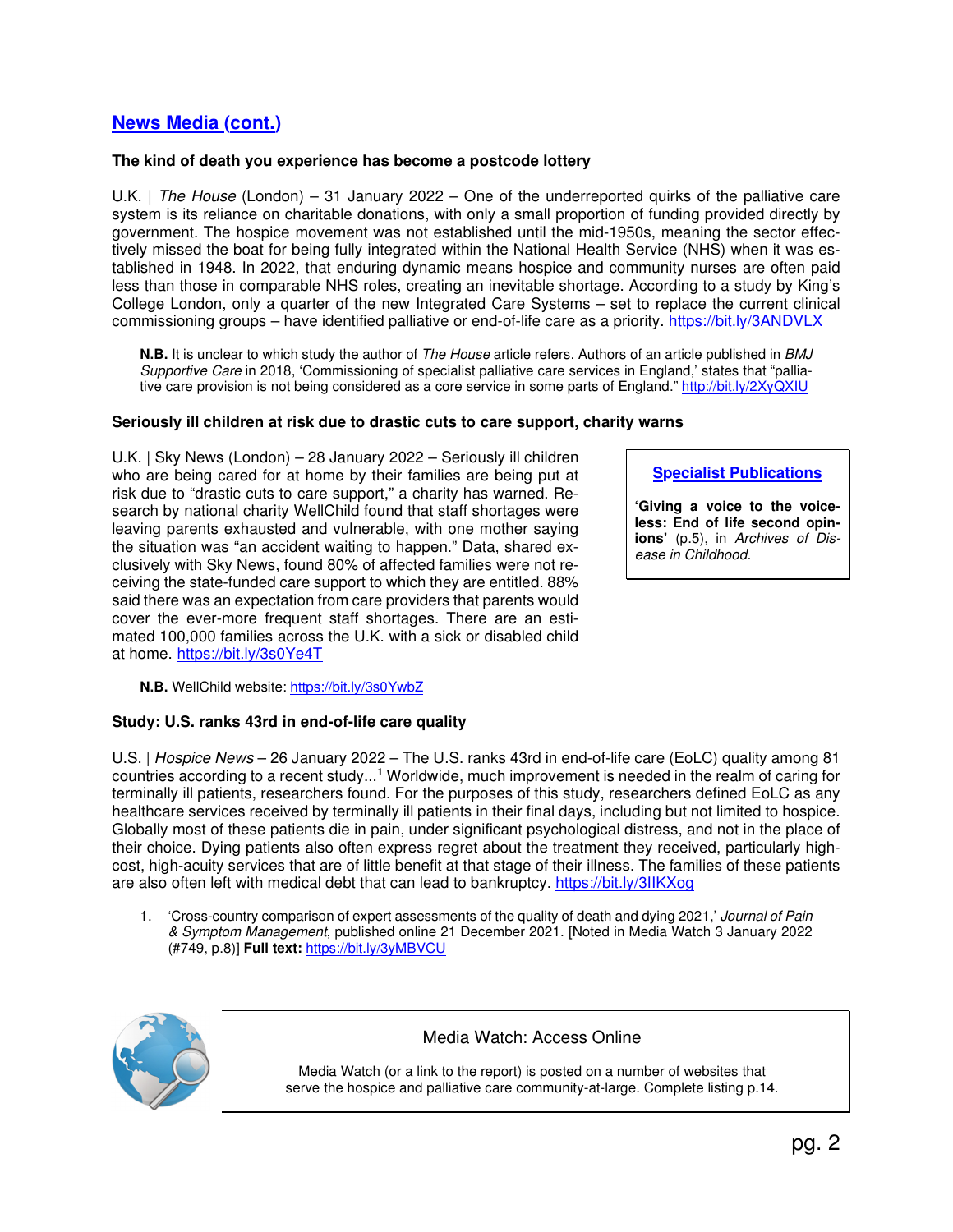## **Death doulas used to be rare. The COVID-19 pandemic changed that**

U.S. | *Time Magazine* – 26 January 2022 – Since COVID-19 emerged in early 2020, organizations that support and train U.S. death doulas have seen significant spikes in membership and enrollment. The National End-of-Life Doula Alliance grew to more than 1,000 members in 2021, from just 200 in 2019. More than 600 people enrolled in the University of Vermont's end-of-life doula program in 2021, compared with fewer than 200 in 2017 when the program began. Some training groups say enrollment has more than tripled during the pandemic, as has the number of people seeking help for themselves and others facing imminent death. Since doulas do not administer or prescribe medication, the industry is unregulated and does not require a license. https://bit.ly/3H7puot

## **Specialist Publications**

**'When "being there" is disallowed: Disruptions to knowing and caring during COVID-19 visitor restrictions'** (p.10), in *Journal of Social Work in Palliative & End-of-Life Care*.

**N.B.** The U.S. death toll at the time the *Time Magazine* article was published exceeding 850,000. Latest statistics are available at: https://bit.ly/3B0uokP

Noted in Media Watch 15 November 2021 (#743, p.6):

 'Unbefriended, uninvited: How end-of-life doulas can address ethical and procedural gaps for unrepresented patients and ensure equal access to the "good death,"' *Clinical Ethics*, published online 11 November 2021. **Abstract (w. references**)**:** https://bit.ly/3FbdQI0

Noted in Media Watch 27 September 2021 (#736, p.12):

 'End-of-life doulas: Documenting their backgrounds and services,' *Omega – Journal of Death & Dying*, published online 22 September 2021. **Abstract (w. references):** https://bit.ly/3AEu9eg

### **Advance planning hasn't improved end-of-life care, some experts say. They're getting pushback**

U.S. (Pennsylvania) | *The Philadelphia Inquirer* – 23 January 2022 – For decades, Americans have been urged to fill out documents specifying their end-of-life (EoL) wishes before becoming terminally ill... Now, a group of prominent experts says those efforts … haven't improved EoL care.<sup>1</sup> The reasons are varied and documented in dozens of research studies: People's preferences change as their health status shifts; forms offer vague and sometimes conflicting goals for EoL care; families, surrogates and clinicians often disagree with a patient's stated preferences; documents aren't readily available when decisions need to be made; and, services that could support a patient's wishes … simply aren't available. But this critique of advance care planning is highly controversial and has received considerable pushback. https://bit.ly/3nPGFn7

1. 'What's wrong with advance care planning?' *Journal of the American Medical Association*, 2021;326(16): 1575-1576. [Noted in Media Watch 11 October 2021 (#738, p.7)] **Full text:**  https://bit.ly/3FyPIje

Noted in Media Watch 3 August 2020 (#677, p.9):

**Specialist Publications**

**'Advance and future care planning: Strategic approaches in Wales'** (p.7), *BMJ Supportive & Palliative Care*.

**'Cultural adaptation of a community-based advance serious illness planning decision aid to the Quebec context involving end-users'** (p.7), in *Health Expectations*.

**'Surrogate decision-makers need better preparation for their role: Advice from experienced surrogates'** (p.10), in *Journal of Palliative Medicine*.

 'Advance care planning vs. advance serious illness preparations and planning,' *Healthcare*, 2020;8(3): E218. **Full text:** https://bit.ly/30GUkAc



Share this issue of Media Watch with a colleague.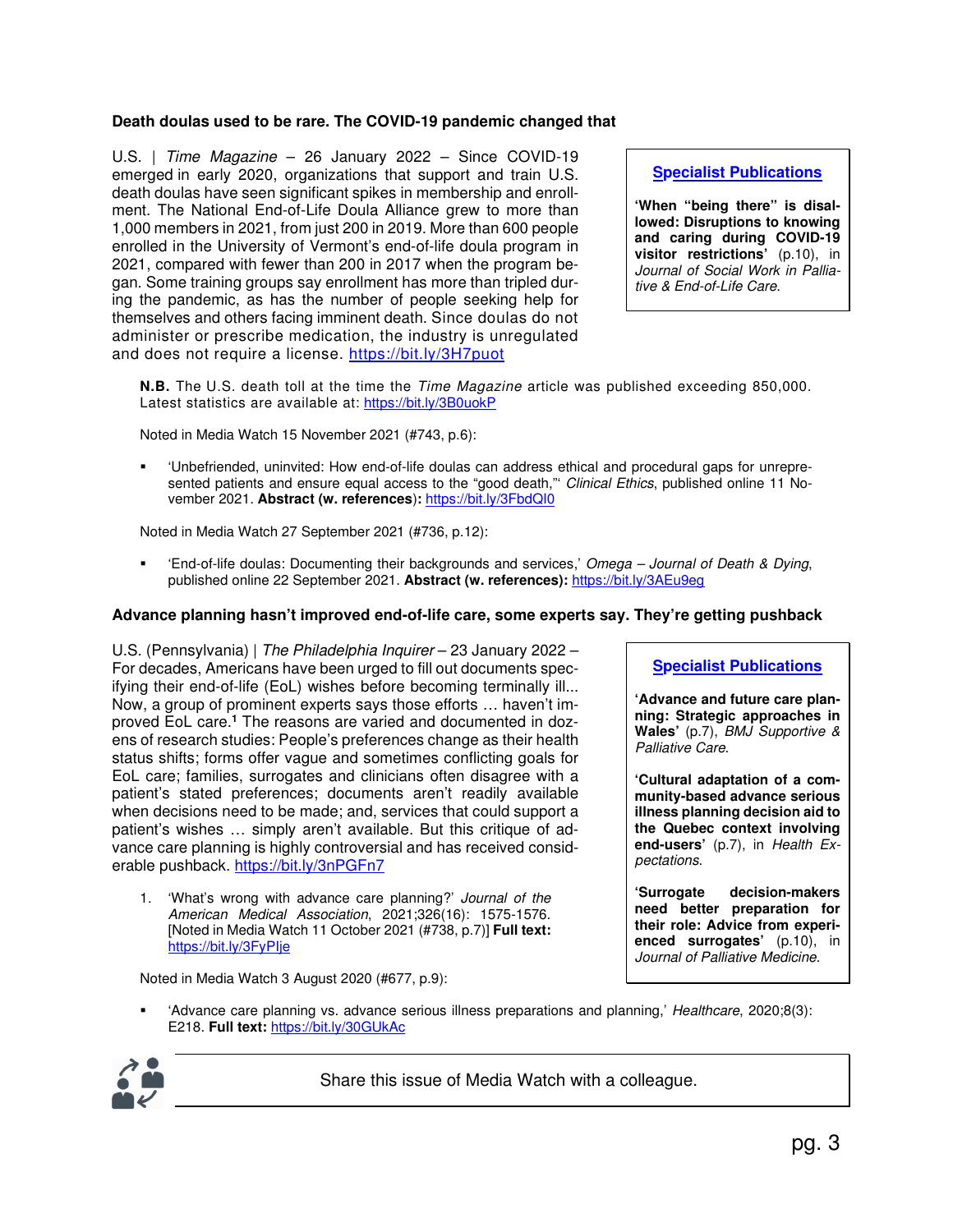## **Government & Non-Government Organizations et al**

### **What happens when palliative care is neglected as a public health priority?**

EUROPEAN ASSOCIATION FOR PALLIATIVE CARE | Online – 26 January 2022 – The COVID-19 pandemic has exposed and magnified many of the weaknesses of our healthcare systems, including the lack of access to palliative care (PC) for patients dying alone with COVID-19. It is striking how little we have heard in the general media about PC in this pandemic, a symptom of how it is under-valued as a public health priority... COVID-19 has a major impact on people, not only physically, but also mentally. Once someone is ill, there is uncertainty about the course of the disease, the symptom burden and the treatment. If an infected person has the misfortune to need hospitalisation, and the good fortune to receive it, a terrible period follows on the ward or, worse, in intensive care. https://bit.ly/3uRqXJJ

Noted in Media Watch 28 September 2020 (#685, p.14):

**Specialist Publications 'Revised recommendations on** 

**standards and norms for palliative care in Europe from the European Association for Palliative Care: A Delphi study'** (p.12), in *Palliative Medicine*.

 'Rethinking palliative care in a public health context: Addressing the needs of persons with non-communicable chronic diseases,' *Primary Health Care Research & Development*, published online 15 September 2020. **Full text:** https://bit.ly/3r0YZLH

Noted in Media Watch 20 July 2020 (#675, p.11):

 'COVID-19, palliative care and public health,' *European Journal of Cancer*, 2020;136(9):95-98. **Full text:** https://bit.ly/2OhlJTG

Noted in Media Match 25 February 2019 (#603, p.12):

 'Palliative care and public health: An asymmetrical relationship?' *Palliative Care: Research & Treatment*, published online 20 February 2019. **Full text:** http://bit.ly/2Xhk1oG

Noted in Media Watch 4 February 2019 (#600, p.9):

 'Unpacking "the cloud": A framework for implementing public health approaches to palliative care,' *Health Promotion International*, published online 27 January 2019. **Abstract:** http://bit.ly/2RrPpgd

## **Specialist Publications: Lead article**

#### **Stakeholder perspectives towards implementing the National Framework on Palliative Care in Canada**

HEALTH POLICY | Online – 24 January 2022 – Organizations genuinely support the Framework.<sup>1</sup> However, three-quarters of organizations were not confident in their abilities to strongly influence national palliative care (PC) policies. Barriers to collaboration include differences in governance models and funding arrangements, a lack of resources and divergent priorities. Homogeneous stakeholder cohorts and in-depth analysis of stakeholder characteristics resulted in recommendations to support targeted engagement strategies. Implementation of national PC policies requires a large-scale coordinated approach... Recommendations are centered on the premise that targeted and tailored stakeholder engagement needs to be coordinated and is superior to a one-size fits all approach. **Abstract:** https://bit.ly/3IECDWs

1. 'Framework on Palliative Care in Canada,' Health Canada, 2018. [Noted in Media Watch 10 December 2018 (#593, p.1)] **Download/view at:** http://bit.ly/2AVEghF

Cont.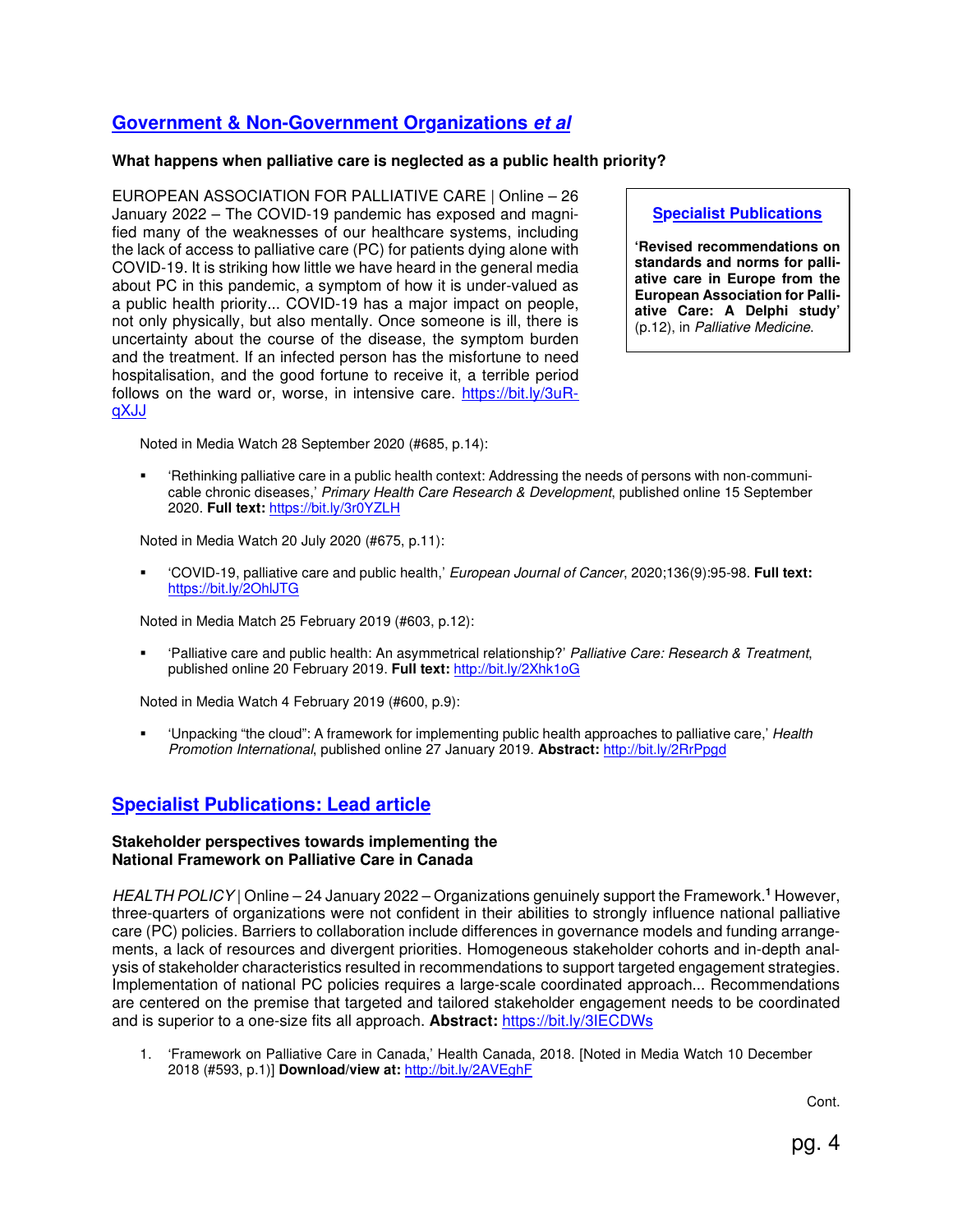Noted in Media Watch 22 November 2021 (#744, p.7):

 'Quality of end-of-life cancer care in Canada: A 12-year retrospective analysis of three provinces' administrative healthcare data evaluating changes over time,' *Current Oncology*, published online 12 November 2021. **Full text:** https://bit.ly/3x3R3L4

Noted in Media Watch 21 September 2020 (#684, p.6):

 'Framework on palliative care in Canada: Do we have a broad enough lens? *Canadian Family Physician*, 2020;66(9):642-643. **Full text:** https://bit.ly/2FHthhD

Noted in Media Watch 4 November 2019 (/658, p.1):

'Action Plan on Palliative Care,' Health Canada, August 2019. **Download/view at:** http://bit.ly/2Jno3Xa

Noted in Media Watch 24 September 2018 (#582, p.1):

 'Access to Palliative Care in Canada,' Canadian Institute for Health Information, Ottawa, Ontario, September 2018. **Download/view at: http://bit.ly/2MqmCYO** 

**N.B.** Noted in past issues of Media Watch: Nine key studies on end-of-life care in Canada, published between 1995-2014 see (#389, p.4), and 'Right to Care: Palliative care for all Canadians,' Canadian Cancer Society (#445, p.1).

## **Specialist Publications (cont.)**

#### **Giving a voice to the voiceless: End of life second opinions**

*ARCHIVES OF DISEASE IN CHILDHOOD* | Online – 28 January 2022 – The Royal College of Paediatrics & Child Health (RCPCH) has published an ethical framework setting out in rigorous, scholarly and humane documents the principles by which life-sustaining treatment may be withheld or withdrawn from a child,**<sup>1</sup>** and important principles for giving a second opinion have also been published. This Viewpoint is set within the framework of previous guidance and relates to the practicalities of giving a second opinion when such a course of action is contemplated; it does not seek to challenge any aspect of the RCPCH principles, nor unfortunately does it provide a panacea for resolving disagreements in which usually both sides genuinely perceive themselves as having the best interests of the child at heart. **Access at:** https://bit.ly/3g9ultr

**Research Matters**

**An economic research agenda for palliative care'** (p.13), in *JAMA Health Forum*.

1. 'Making decisions to limit treatment in life-limiting and life-threatening conditions in children: A framework for practice,' Royal College of Paediatrics & Child Health. **Download at:** https://bit.ly/3ragpWy

Noted in Media Watch 27 September 2021 (#736, p.5):

 'Parents' perspectives on conflict in paediatric healthcare: A scoping review,' *Archives of Disease in Childhood*, published online 17 September 2021. **Abstract:** https://bit.ly/3lJPLjs

Noted in Media Watch 29 March 2021 (#710, p.7):

 'Hearing the voices of children diagnosed with a life-threatening or life-limiting illness and their parents' accounts in a palliative care setting: A qualitative study,' *Palliative Medicine*, published online 26 March 2021. **Abstract (w. references):** https://bit.ly/3rpxecL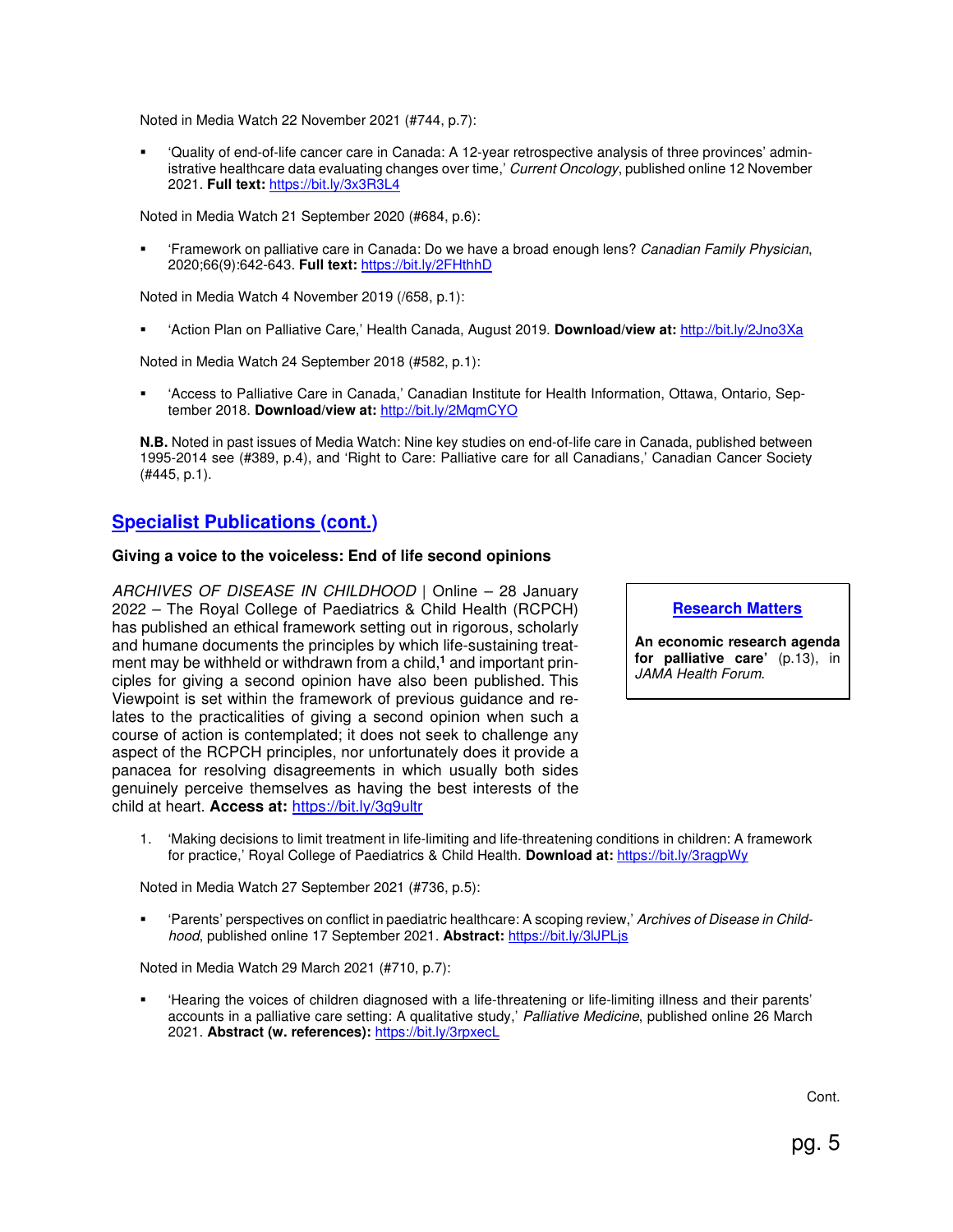#### **Related:**

- 'Ethical quandaries at end of life: Navigating real-world case examples as a pediatric psychologist,' *Clinical Practice in Pediatric Psychology*, accessed online 1 February 2022. **Abstract:** https://bit.ly/3HrilQg
- 'End-of-life care in patients with cancer 16-24 years of age,' *Current Oncology Reports*, published online 25 January 2022. **Full text:** https://bit.ly/3r2tEbN
- 'End-of-life palliative home care for children with cancer: A qualitative study on parents' experiences,' *Scandanavian Journal of Caring Sciences*, published online 24 January 2022. **Full text:** https://bit.ly/3r9nerb

#### **Impact of home healthcare on end-of-life outcomes for people with dementia: A systematic review**

*BMC GERIATRICS* | Online – 27 January 2022 – Different care needs at various stages in the disease trajectory towards the end-of-life (EoL) among people living with dementia urge more integrated services with effective components to respond to their demand better. Effects of advance care planning, multidisciplinary approach, integration between health and social care, and coordination between primary home healthcare (HHC) and specialists' support in local healthcare networks for better continuity of care at home should be emphasised in clinical practice and policy-making. Population-based large databases may provide opportunities to examine more clearly the long-term impact of HHC and its synergy with other clinical services on EoL outcomes in a longitudinal study design. **Full text:** https://bit.ly/3g42U4c

**N.B.** Search back issues of Media Watch for additional articles on palliative and EoL care for people living with "dementia" and "neuropalliative" care at: http://bit.ly/2ThijkC

### **Using routine databases to evaluate Electronic Palliative Care Co-ordination Systems**

*BMJ EVIDENCED-BASED MEDICINE* | Online – 19 January 2022 – In response to the government's drive to expand Electronic Palliative Care Co-ordination Systems (EPaCCS) across England by 2020, further evidence for this intervention needs to be established quickly. With palliative and end-of-life care research being an underfunded area, the availability and lower costs of routine databases make it an attractive resource to integrate into studies evaluating EPaCCS without jeopardising research quality. Routine databases can be used to address the current paucity of high-quality evidence; they can be used in a range of study designs, including randomised controlled trials and quasi-experimental designs, and may also be able to contribute quality of life or patient-reported outcome measures**. Abstract:** https://bit.ly/3Isypkx

**N.B.** Additional articles on EPaCCS noted in Media Watch 19 April 2021 (#713, p.8).

#### **Metaphors that shape parents' perceptions of effective communication with healthcare practitioners following child death: a qualitative U.K. study**

*BMJ OPEN* | Online – 25 January 2022 – The findings illuminate the ways parents experienced communication with healthcare professionals (HCPs) surrounding the death of a child. Good communication with HCPs following the death of a child should acknowledge parental identity (and that of their child as an individual) and offer opportunities for them to enact this; taking account their emotional and physical experiences; and, accommodate their altered experiences of time. HCPs when communicating with bereaved parents need to recognise, and seek to comprehend, the ways in which the loss impacts on an individual's identity as a parent, the "physical" nature of the emotions that can be unleashed and the ways in which the death of a child can alter their metaphorical conceptions of time. **Full text:** https://bit.ly/349bf46

**N.B.** Selected articles on the use of metaphors in palliative and end-of-life care noted in Media Watch 25 November 2019 (#641, p.12).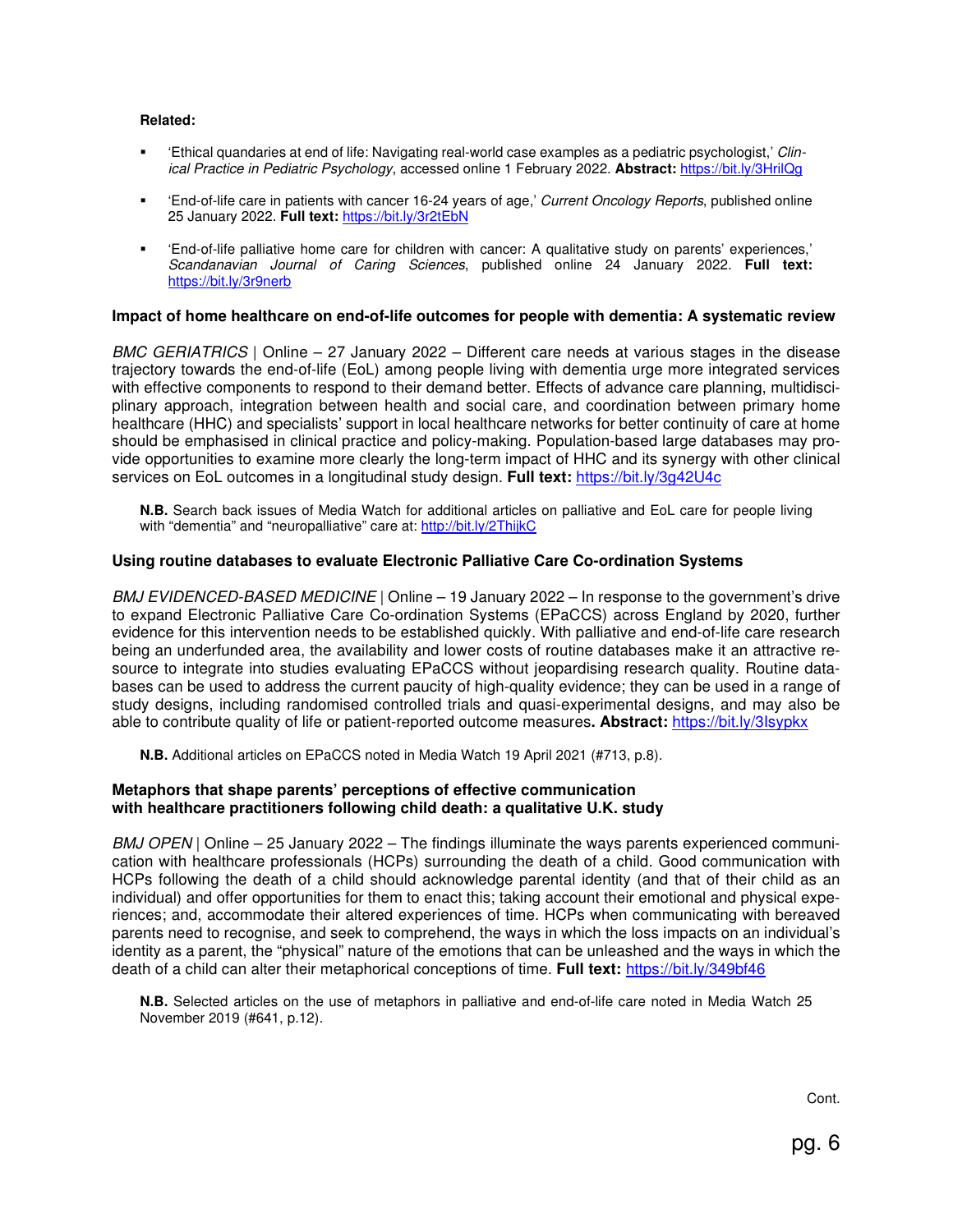#### **Related:**

 'Attending to child agency in paediatric palliative care consultations: Adults' use of tag questions directed to the child,' *Sociology of Health & Illness*, published online 28 January 2022. **Full text:** https://bit.ly/3r9p7Ed

#### **Timely community palliative and end-of-life care: A realist synthesis**

*BMJ SUPPORTIVE & PALLIATIVE CARE* | Online – 2 February 2022 – Palliative and end-of-life (EoL) care programmes in primary care and community settings are here to stay and grow. However, after decades of seeking to expand palliative care outside of the realm of cancer, we may need a significant rethinking of the reach of palliative and EoL care programmes. A significant pool of evidence on prognosis suggests that current EoL care policy in England and any other country which relies strongly on "timely identification" is nothing short of hubristic in its expectations of working out death's timings. And while the day may come, for better or worse, when we are able to perfect the latter, for now we will achieve more if we focus on other ways of improving the EoL care we provide… **Full text:** https://bit.ly/3L72kB9

#### **Advance and future care planning: Strategic approaches in Wales**

*BMJ SUPPORTIVE & PALLIATIVE CARE* | Online – 1 February 2022 – In Wales, the term advance care planning now falls under the wider umbrella term "future care planning," which also includes patients with diminished mental capacity and their significant others, to engage in deciding and planning future care. Advance and future care planning is an approach with many different facets. In Wales, some patients prefer a clearly set out, legally binding 'Advance Decision to Refuse Treatment' to guide their care, while others prefer a softer, guiding approach captured through an 'Advance Statement.' All these formats are available to patients, carers and healthcare professionals, together with explanatory guidance notes, through a central Welsh website.**<sup>1</sup> Full text:** https://bit.ly/3giowtL

1. 'Advance & Future Care Planning,' National Health Service Wales: https://bit.ly/3J0rkbw

#### **Related:**

 'Cultural adaptation of a community-based advance serious illness planning decision aid to the Quebec context involving end-users,' *Health Expectations*, published online 2 February 2022. **Full text:** https://bit.ly/3gsKKJu

#### **Medical assistance in dying in hospice: A qualitative study**

*BMJ SUPPORTIVE & PALLIATIVE CARE* | Online – 25 January 2022 – The modern hospice movement has historically opposed assisted dying. The 2016 legalisation of medical assistance in dying (MAiD) in Canada has created a new reality for Canadian hospices. There have been few studies examining how the legalisation of MAiD has affected Canadian hospices. The authors objective was to identify the challenges and opportunities hospice workers think MAiD brings to a hospice. They constructed five themes. These themes detailed participants' beliefs in the abilities of hospice care, and how they felt MAiD challenged these abilities. Participants felt that MAiD itself created challenging situations for patients and families, and that local policies and practices led to additional institutional challenges. **Abstract:** https://bit.ly/3AAy5hd

**N.B.** Selected articles on MAiD in hospice noted in Media Watch 10 January 2022 (#750, p.6).



Search Back Issues of Media Watch @ http://bit.ly/2ThijkC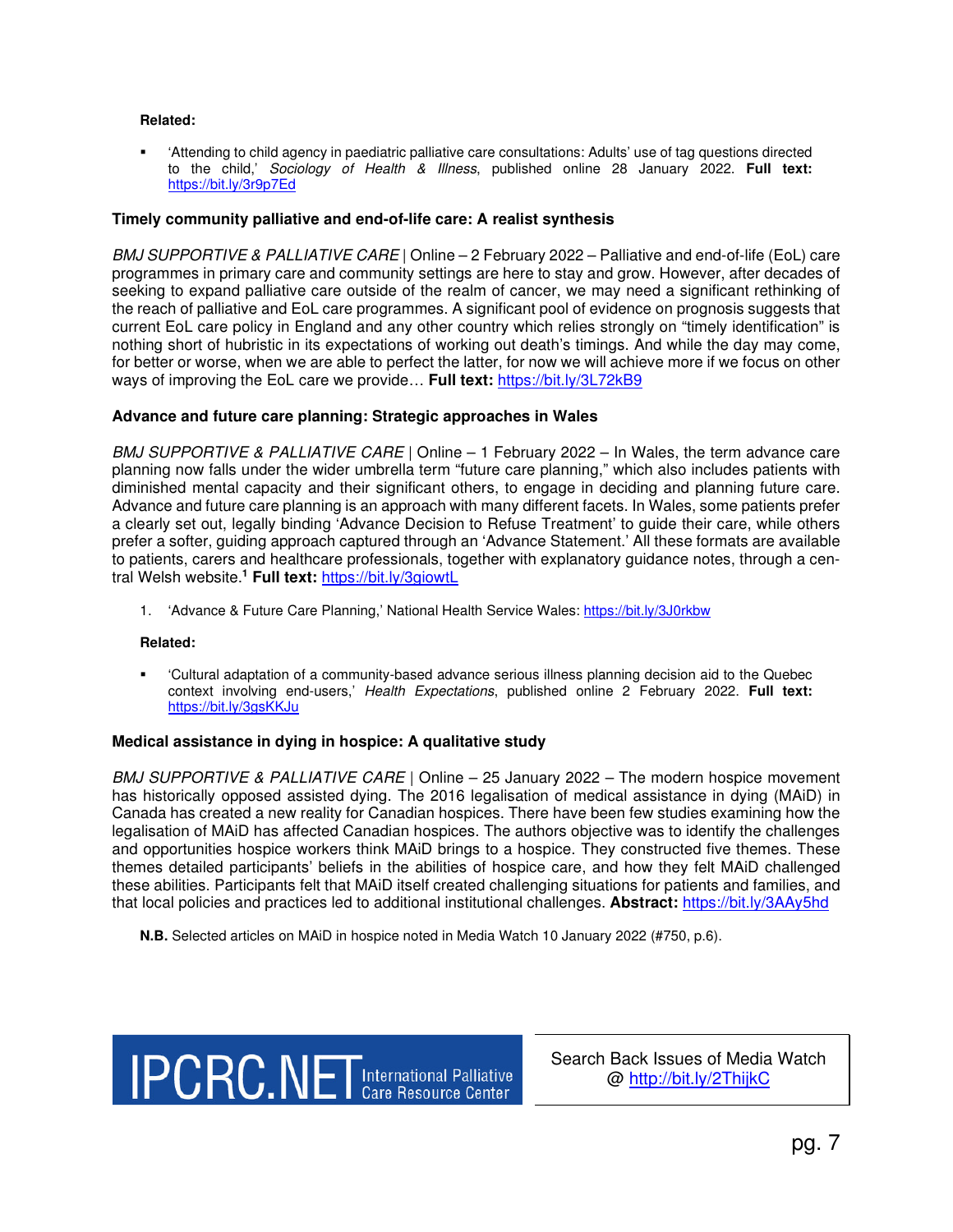## **Themes of end-of-life care in memorable cases of medical health professionals: A mixed methods approach**

*CURRENT PSYCHOLOGY* | Online – 18 January 2022 – Little is known regarding memorable cases and their impact on the personal and professional well-being of medical health professionals (MHP). 163 MHP at a leading tertiary pediatric medical center in Israel answered an open-ended question recalling a memorable case and the influence it had on them. Three key findings are presented: 1) The prominence of endof-life care (EoLC) among the memorable cases and its cross-disciplinary impact among professionals; 2) The importance of social support for professionals providing EoLC; and, 3) The high influence attributed by the MHP to their memorable case resulting in multiple short and long-term effects, negative and positive, effecting quality of life and professional performance. **Abstract (w. references):** https://bit.ly/3KElmOQ

## **One last effort. Are high out-of-pocket payments at the end of life a fatality?**

*EUROPEAN JOURNAL OF HEALTH ECONOMICS* | Online – 31 January 2022 – Few studies outside of the U.S. address the issue of out-of-pocket payments (OoP) at end of life (EoL) because of a lack of data. The authors use an exclusive dataset from a major French health insurance company, including claim data, both mandatory and voluntary health insurance details, income and individual characteristics, for individuals aged 65 or older who died in 2017. They address three main issues: 1) What is the magnitude of OoP in France at the EoL; 2) How are OoP distributed, and do they present a financial risk to patients; 3) What are the determinants of OoP and what health system reforms could reduce them. The French system is successful in protecting individuals from catastrophic OOP. **Abstract:** https://bit.ly/3L8xR5M

**N.B.** Search back issues of Media Watch for additional articles on "out-of-pocket" costs at EoL at: http://bit.ly/2ThijkC

### **Editorial**

## **The role of policy and law in shaping the ethics and quality of end-of-life care in intensive care**

*INTENSIVE CARE MEDICINE* | Online – 22 January 2022 – Policies regarding end-of-life care (EoLC) exist across a spectrum. Policies that restrict options have the potentially harmful effect of hindering ethically and clinically appropriate practices around limiting unwanted or non-beneficial life-sustaining treatment. Policies that provide the flexibility, clarity, and transparency to act ethically can improve the quality of EoLC and promote high-quality palliative care. Policymakers and clinicians must work together to create policies that promote ethical decision-making while refraining from overly restrictive policies that can be harmful to highquality and ethical EoLC. The experiences in France and South Korea suggest policy interventions have the power to change the culture around EoLC for the better.**1,2 Full text:** https://bit.ly/3tNCewN

- 1. 'An interprofessional process for the limitation of life-sustaining treatments at the end of life in France,' *Journal of Pain & Symptom Management*, 2022;63(1):160-170. **Abstract (w. references):** https://bit.ly/3rBm0UA
- 2. 'Change in perception of the quality of death in the intensive care unit by healthcare workers associated with the implementation of the "well-dying law,"' *Intensive Care Medicine*, published online 1 January 2022. [Noted in Media Watch 10 January 2022 (#750, p.9)] **Full text:** https://bit.ly/3zktsXV

#### **Related:**

 'End-of-life decisions, nurses, and the law,' *Australian Critical Care*, 2022;35(1):1-2. **Abstract (w. references):** https://bit.ly/3tUo64I



Please report any broken links.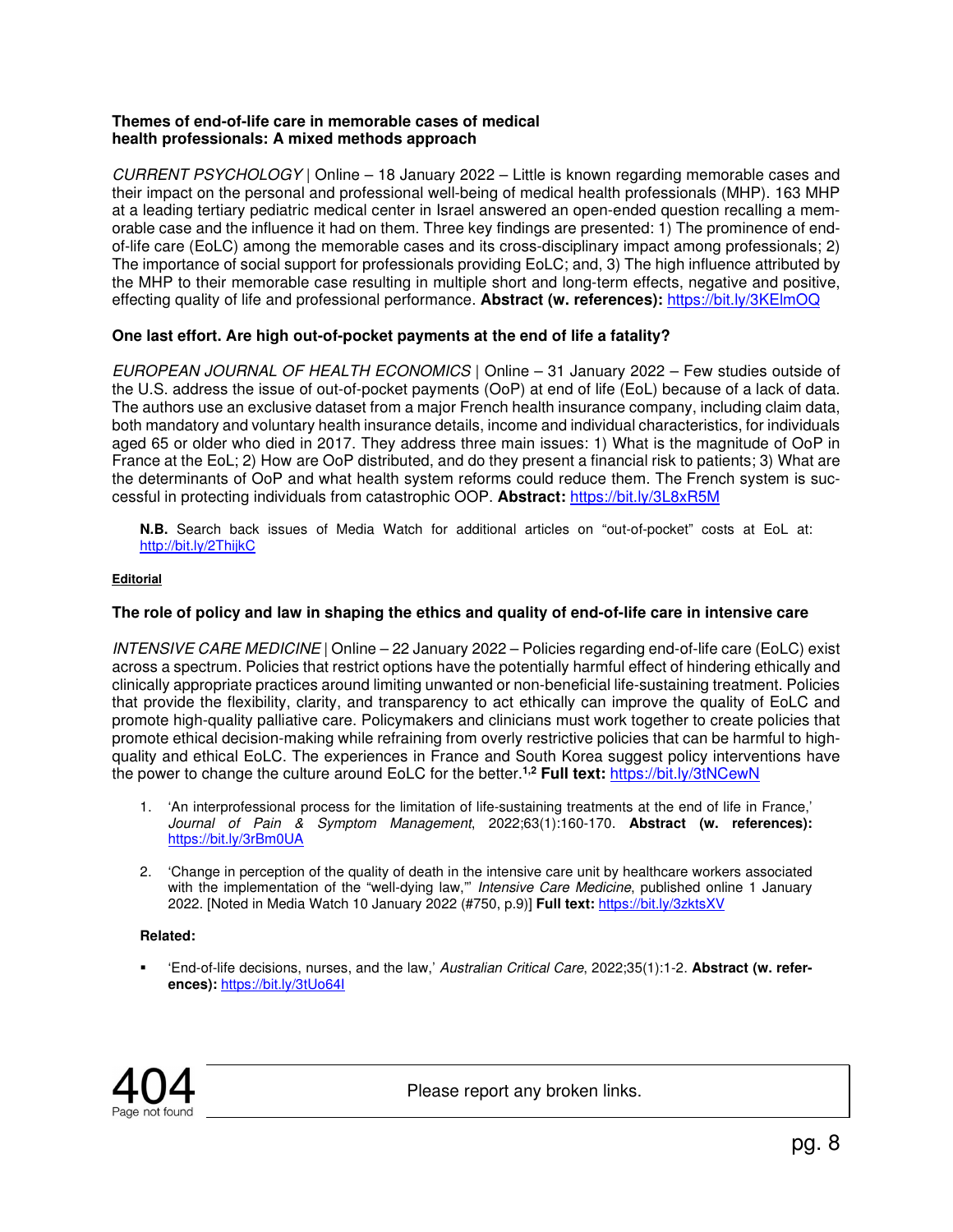#### **Assessment of clinical palliative care trigger status vs actual needs among critically ill patients and their family members**

*JAMA OPEN NETWORK*, 2022;1(5):e2144093. Palliative care (PC) consultations in ICUs are increasingly prompted by clinical characteristics associated with mortality or resource utilization. However, it is not known whether these triggers reflect actual PC needs. In this cohort study, the authors found that the presence of clinical PC triggers was not associated with higher levels of unmet PC need and was no better than chance in identifying the most serious needs. In contrast, needs were associated with person-centered outcomes and could represent a novel foundation for improving PC delivery. These findings raise questions about the increasingly common practice of prompting PC specialist consultation in ICU settings based on characteristics associated with death or resource utilization. **Full text:** https://bit.ly/3rKV8Se

#### **Related:**

 'Palliative care exposure relative to predicted risk of 6-month mortality in hospitalized,' *Journal of Pain & Symptom Management*, published online 23 January 2022. **Abstract (w. references):**  https://bit.ly/3tW8Swe

## **Palliative care utilization among non-Western migrants in Europe: A systematic review**

*JOURNAL OF IMMIGRANT & MINORITY HEALTH*, 2022;24(1):237-255. A systematic review in accordance with PRISMA guidelines was conducted in June 2020. Studies included empirical research published between 2011 and 2020. Twenty nine qualitative and six quantitative studies were included. Four main themes were identified: 1) Communication and language; 2) Knowledge and awareness; 3) Patient preferences, cultural and religious issues; and, 4) Lack of resources at different levels of palliative care (PC) service provision. Migrants' access to PC is impeded at system, community and individual levels, yet, recommendations are mostly at the individual level. Closer attention is required to these different levels when designing future palliative interventions for migrants. **Abstract (w. references):** https://bit.ly/3ILiVZp

**N.B.** Search back issues of Media Watch for additional articles on palliative and end-of-life care among "migrants" and "immigrants" at: http://bit.ly/2ThijkC

### **Brain death determination and communication: An innovative approach using simulation and standardized patients**

*JOURNAL OF PAIN & SYMPTOM MANAGEMENT* | Online – 2 February 2022 – Palliative medicine clinicians in hospital settings are often involved in the care of patients dying in critical care settings, with a subset from brain death. Brain death is a complex concept, not only for families, but also for clinicians. There is wide variability in adhering to formalized guidelines for brain death determination. In addition, communication techniques regarding brain death determination are distinct from those used in shared decision-making. There is a need to obtain knowledge and practical skills in brain death determination, including examination and communication. Simulation can provide a low-stakes setting to practice the process of brain death determination and communication. **Abstract (w. references):** https://bit.ly/3ASbvAE

## **What's in the sauce? The specific benefits of palliative care for Parkinson's disease**

*JOURNAL OF PAIN & SYMPTOM MANAGEMENT* | Online – 30 January 2022 – Increasing evidence demonstrates the benefits of palliative care (PC) among individuals with Parkinson's disease and related disorders (PDRD), but the critical components that contribute to therapeutic effects are not well understood. The main trial was a pragmatic comparative effectiveness trial of outpatient integrated PC compared to standard care among participants with PDRD, showing significantly higher patient quality of life at six months and lower care partner burden at twelve months. Specific benefits of an integrated palliative approach in PDRD include improvement in patient holistic self-impressions, care partner self-efficacy, and non-motor symptoms. **Abstract (w. references):** https://bit.ly/34944sN

**N.B.** Search back issues of Media Watch for additional articles on PC for people living with "Parkinson's" disease and also "neuropalliative" care: http://bit.ly/2ThijkC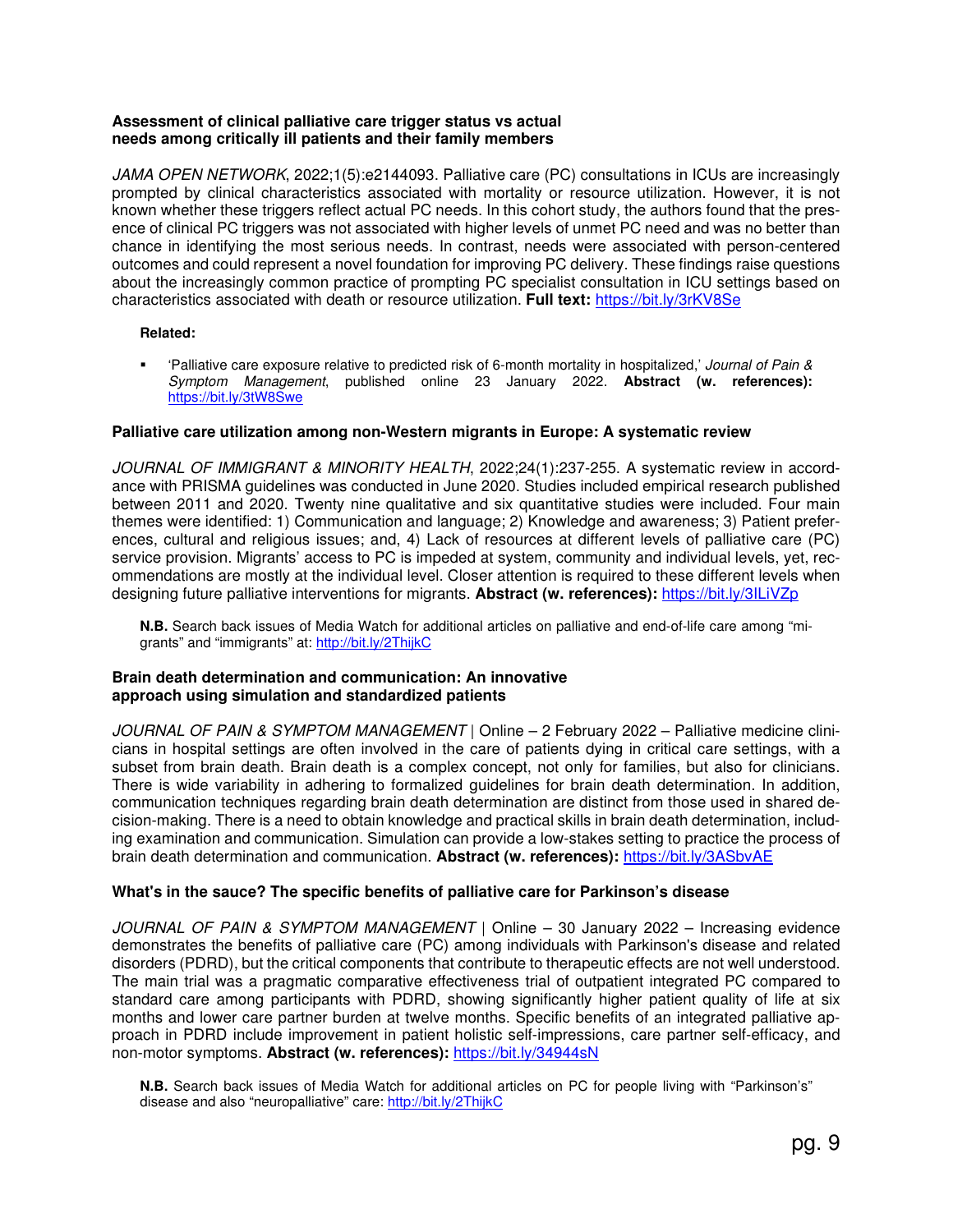## **Turning the lens inward: The psychological elements of clinician well-being**

*JOURNAL OF PALLIATIVE MEDICINE* | Online – 27 January 2022 – Psychological elements of palliative care also impact clinician well-being. The PEPC are bidirectional: we impact patients, but patients also impact us. The reactions that we have to patients and the boundaries we set around the care we provide are two examples of psychological factors of care that can influence our well-being. Creating spaces to explore and reflect on the psychological impact of the clinical care we provide is a key component of wellness. Such spaces vary in their configuration, but all share the opportunity to self-reflect and to experience emotional validation, normalization, and reality testing from peers or mentors. In mental health training, clinical supervision is one common format for creating such a space. **Abstract:** https://bit.ly/3KQyG2K

**N.B.** This article is the seventh entry in the journal's 'Psychological Elements of Palliative Care' series. Journal's website: https://bit.ly/3rbznfu

#### **Related**

 'The burden in palliative care assistance: A comparison of psychosocial risks and burnout between inpatient hospice and home care services workers,' *Palliative & Supportive Care*, published online 26 January 2022. **Abstract (w. references):** https://bit.ly/3nZDWre

#### **Surrogate decision-makers need better preparation for their role: Advice from experienced surrogates**

*JOURNAL OF PALLIATIVE MEDICINE* | Online – 24 January 2022 – Little is known about what surrogates may need to adequately prepare for their role, and few resources exist to prepare them. Five themes and advice were identified: 1) Lack of, but needing, surrogates' own preparation and guidance; 2) Initiate advance care planning (ACP) conversations; 3) Learn patient's values and preferences; 4) Communicate with clinicians and advocate for patients; and, 5) Make informed surrogate decisions. Experienced surrogate decision-makers emphasized the importance of ACP and advised that surrogates need their own preparation to initiate ACP conversations, learn patients' values, advocate for patients, and make informed surrogate decisions. Abstract: https://bit.ly/3AFUqKa

Noted in Media Watch 28 June 2021 (#723, p.10):

 'What surrogates understand (and don't understand) about patients' wishes after engaging advance care planning: A qualitative analysis,' *American Journal of Hospice & Palliative Medicine*, published online 25 June 2021. Abstract (w. references): https://bit.ly/3vVoKfQ

Noted in Media Watch 14 June 2021 (#721, p.9):

 '"She's not ready to give up yet!": When a family member overrides the patient's medical decisions,' *Journal of Pain & Symptom Management*, published online 8 June 2021. **Abstract (w. references):**  https://bit.ly/351byLx

#### **When "being there" is disallowed: Disruptions to knowing and caring during COVID-19 visitor restrictions**

*JOURNAL OF SOCIAL WORK IN PALLIATIVE & END-OF-LIFE CARE* | Online – 23 January 2022 – The study goal was to understand how palliative care providers experienced and responded to the significant change in family presence when visitors were restricted to slow the spread of the virus. Identified was the loss and disruption of important forms of knowing including observational and embodied knowing. Family members' knowledge of how their person was faring was curtailed, as was providers' capacities to know families personally. Family members' less obvious needs did not come forward as readily in the absence of informal encounters with providers. Constraints on knowing and embodied actions often meant phone and video meetings failed to provide meaningful connection. **Abstract:** https://bit.ly/3fPuty6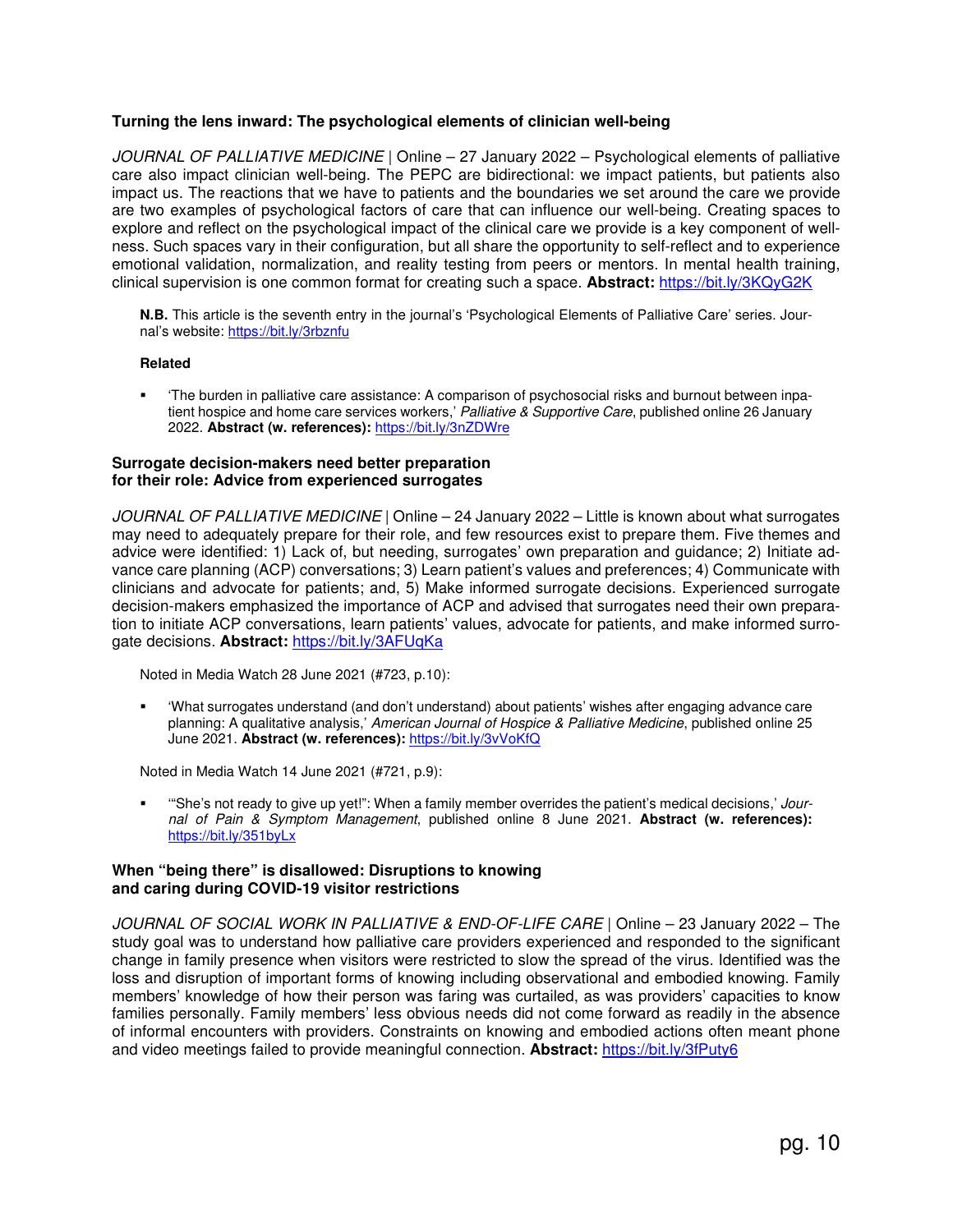## **Death and dying in carceral America: The prison hospice as an inverted space of exception**

*MEDICAL ANTHROPOLOGY QUARTERLY* | Online – 30 January 2022 – In America's prisons, long-term incarceration carries fears that one could die in prison alone and abandoned. Death by incarceration looms as inescapable for myriad inmates who are terminally ill or "graying" in prison. These realities inform this study of a prison-based hospice program staffed by male inmate volunteers in a mixed medium/maximum security facility. Of special concern are the experiences of the men who sit by the bedside of others who are dying. The author of this article begins with the assumption that prisons loom as states of exception, epitomized by the realities of substandard prison medicine, the devaluation of care as anathema to prison survival, and the persistent neglect of the ill and aging. **Abstract:** https://bit.ly/3uewmN6

**N.B.** The *Medical Anthropology Quarterly* article did not "surface" until after the latest update of the 'Prison Hospice: Backgrounder' (see sidebar).

#### **Editorial: End-of-life care in Romania**

#### **Lack of quality of (palliative) care: The way out**



Prison Hospice: Backgrounder Updated 1 February 2022

End-of-life care in the prison system has been highlighted on a regular basis in Media Watch. A compilation of selected articles, reports, etc., noted in past issues of the report can be downloaded from the Palliative Care Network website: http://bit.ly/2RdegnL

**Photo:** Lori Waselchuk, Philadelphia, PA

*PALIAŢIA*, 2022;15(1):3. It should be well-known: palliative care (PC) is not just dealing with end-of-life decisions. It is also to relieve suffering and optimize quality of life. Despite the efforts of many doctors, nurses and others, PC is still inequitably accessible, underutilized, and often introduced (too) late in the care of patients, also in Romania. The lack of PC services in Romania is still not recognised by policymakers as is the lack of quality in healthcare services generally (partly due to the lack of qualified healthcare managers). This neglect (or is it denial?) of PC harms Romanian citizens, and more specific patients, especially patients with cancer (see the article in this issue: 'What are the palliative care needs of cancer patients in Romania?'**<sup>1</sup> Full text (click on pdf icon):** https://bit.ly/3fNsOZU

1. 'What are the palliative care needs of cancer patients in Romania?' *Paliaţia*, 2022;15(1):3. **Full text (click on pdf:** https://bit.ly/33LU5tf

#### **Related:**

 'Lack of knowledge about palliative care among healthcare providers,' *Paliaţia*, 2022;15(1):22-24. **Full text (click on pdf):** https://bit.ly/3rGU6XA

Noted in Media Watch 29 November 2021 (#745, p.7):

 'Challenges of paediatric palliative care in Romania: A focus groups study,' *BMC Palliative Care*, published online 18 November 2021. **Full text:** https://bit.ly/3kSstIb

**N.B.** Search back issues of Media Watch for additional articles on palliative and end-of-life care in "Romania" at: http://bit.ly/2ThijkC



Reader feedback on the focus and content of Media Watch is welcomed.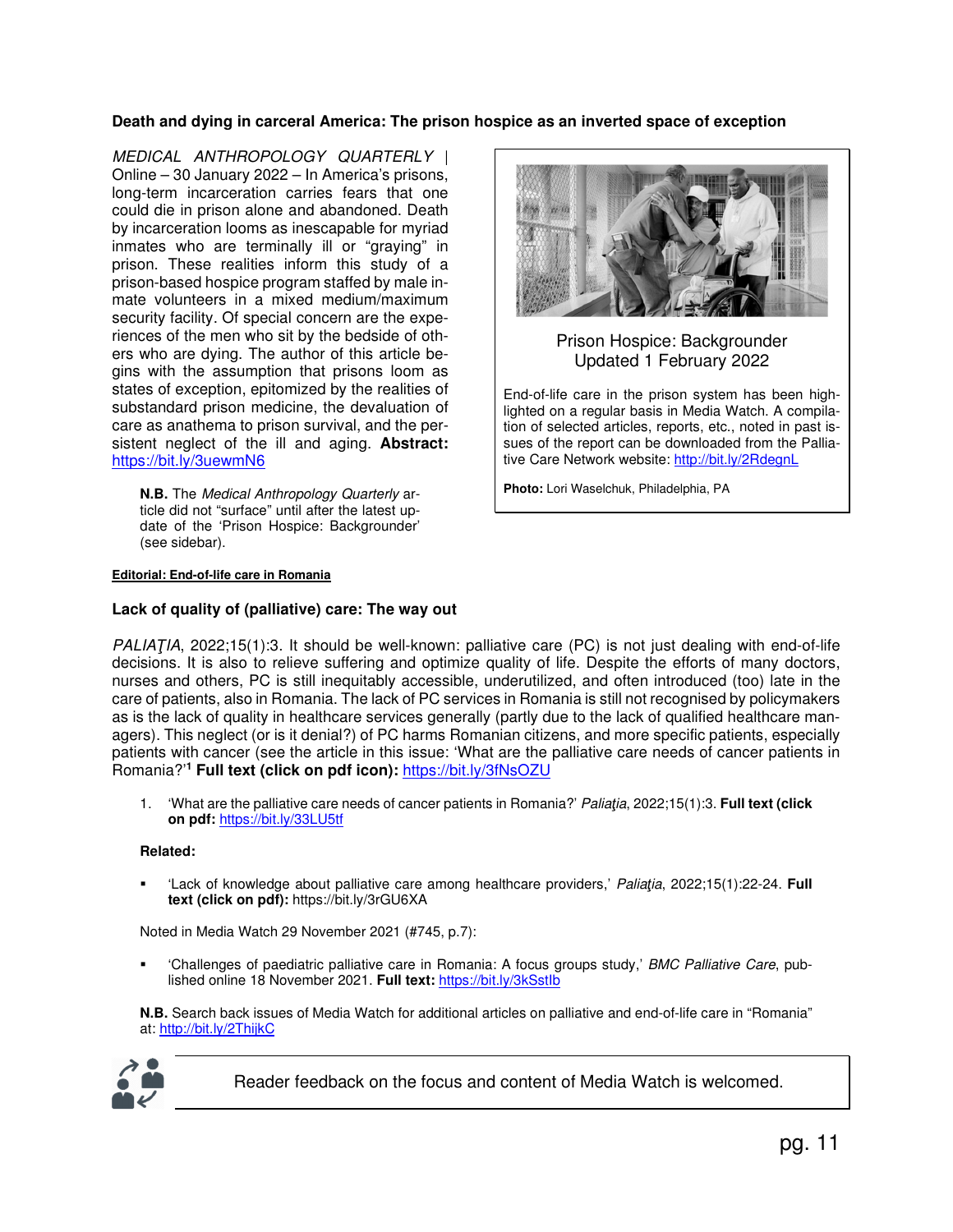### **Revised recommendations on standards and norms for palliative care in Europe from the European Association for Palliative Care: A Delphi study**

*PALLIATIVE MEDICINE* | Online – 3 February 2022 – This revision to the European Association for Palliative Care recommendations on standards and norms in palliative care (PC) identified that there remains a high consensus amongst European experts with the original recommendations. The core principles of PC are fully endorsed, along with shared understanding about definitions of PC and how these are articulated in specialist PC services. It has highlighted the emergence of new areas of specialisation in PC including neonatal PC, geriatric and dementia services. These attest to the needs of patients across the life span as recommended by WHO. There is greater awareness of the need to improve access to better information transfer and the role of digital health technologies including... **Full text:** https://bit.ly/3AUKkoV

**N.B.** See the authors' discussion of the Delphi study on the Association's blog at: https://bit.ly/3HrJm5Z

## **Overtreatment at the end of life in oncology**

*THERAPEUTISCHE UMSCHAU*, 2022;78(1):53-60. Over the last two decades numerous studies, mainly in the U.S. of America and Europe, have shown that the use of anticancer treatments at the end of life has increased considerably. Moreover, the overuse of chemotherapy or targeted therapeutic agents as well as radiotherapy in terminally ill cancer patients in the last months of life was associated with an increased risk of undergoing cardiopulmonary resuscitation, mechanical ventilation or both and of dying in an intensive care unit. More recently, early provision of palliative care for patients with incurable cancer has gained increased attention as a feasible and efficacious approach for improving quality of life. Therefore, the doctor-patient communication is central for the avoidance of overtreatment. **Abstract:** https://bit.ly/3gh1XWj

**N.B.** German language article. Recent articles on end-of-life care in oncology noted in Media Watch 10 January 2022 (#750, pp.1-2) and 24 January 2022 (#751, p.5).

### **Related:**

 'The prognostic value of the 12-, 6-, 3- and 1-month 'Surprise Question' in cancer patients: A prospective cohort study in three hospitals,' in *European Journal of Cancer Care*, published online 26 January 2022. **Full text:** https://bit.ly/3Hbzddu

**N.B.** Search back issues of Media Watch for additional articles on the "surprise" question at: http://bit.ly/2ThijkC

## **Palliative care's role in austere medicine**

*WILDERNESS & ENVIRONMENTAL MEDICINE* | Online – 24 January 2022 – The rapid growth of the global population has seen a concurrent increase in the number of people living, working, traveling, and recreating in areas that are considered austere, or resource limited, environments, requiring the medical community to adapt and grow with the challenge of caring for patients in these settings. Palliative care (PC) is an integral aspect of quality medical care that has been expanding into austere medical settings over the past decade. The information presented in this article will clarify what PC is and how its inclusion in care delivery in austere settings such as the wilderness, humanitarian crises, and low- and middle-income countries is beneficial for both patients and providers. **Full text:** https://bit.ly/3rVprWr

**N.B.** Search back issues of Media Watch for additional articles on PC during "humanitarian" crises and natural "disasters" at: http://bit.ly/2ThijkC



Closing the Gap Between Knowledge & Technology http://bit.ly/2DANDFB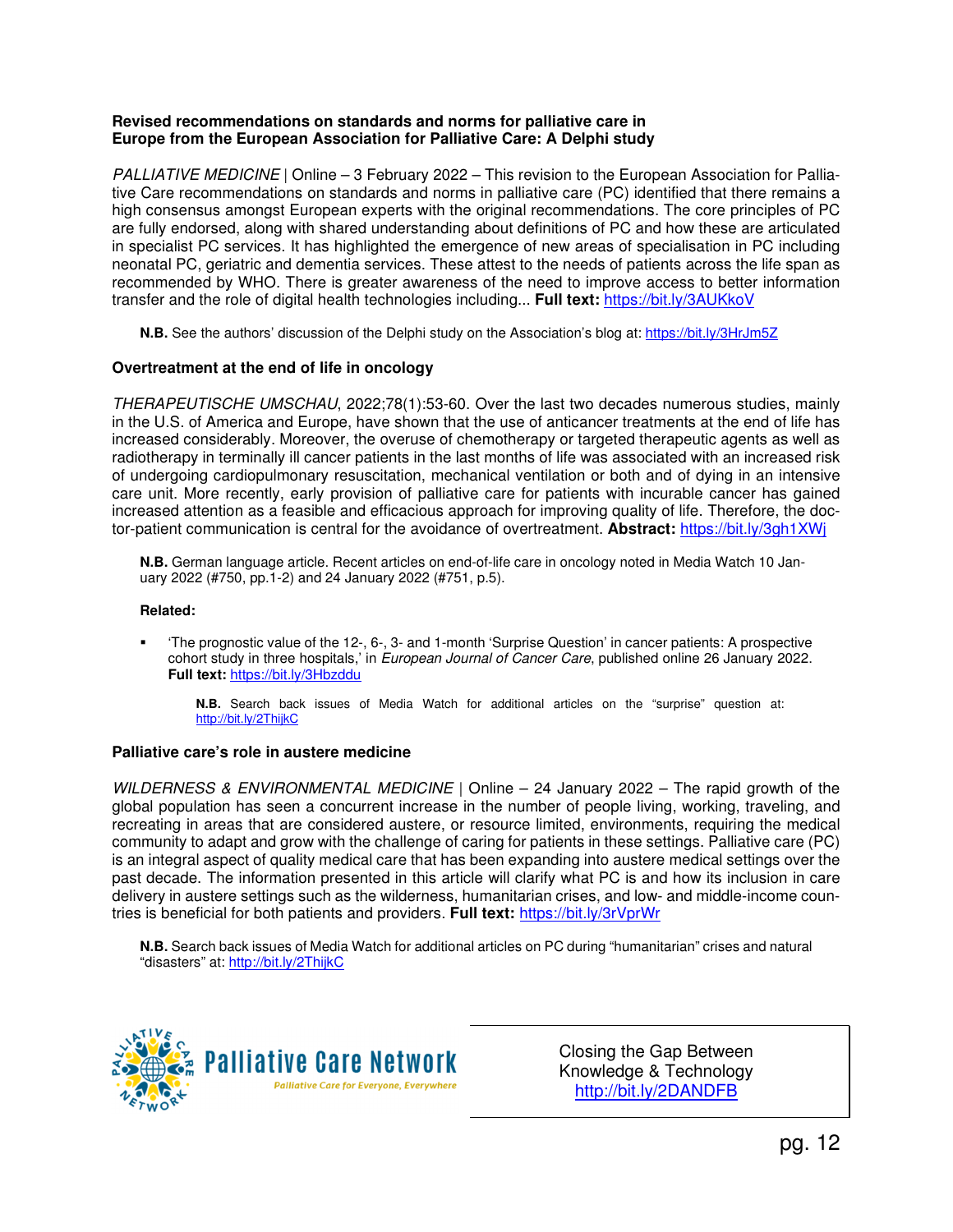## **Research Matters**

#### **An economic research agenda for palliative care**

*JAMA HEALTH FORUM* | Online – 28 January 2022 – Policymakers and the U.S. public are largely aligned on the need to improve care for patients with serious illness while curtailing wasteful spending and easing burdens on family caregivers. By one estimate, the value of unpaid U.S. family caregiving for people with serious illness exceeds \$300 billion annually. Studies to date suggest that palliative care (PC) could help increase the value, defined as some combination of better quality and lower costs, of U.S. healthcare spending. PC … improves care quality. However, without robust economic evidence to calculate the value equation, including costs and benefits, the current paradigm of high costs, poor outcomes, and growing inequities will persist for people with serious illnesses. **Full text:** https://bit.ly/3unzJBu



## **Barry R. Ashpole**

MY INVOLVEMENT IN HOSPICE AND PALLIATIVE CARE DATES FROM 1985. As a communications consultant, I've been involved in or responsible for a broad range of initiatives at the community, regional, provincial and national level. My current work focuses primarily on advocacy and policy development in addressing issues specific to those living with a terminal illness

– both patients and families. In recent years, I've applied my experience and knowledge to education, developing and teaching on-line and in-class college courses on different aspects of end-of-life care, and facilitating issue specific workshops, primarily for frontline care providers. Biosketch on the International Palliative Care Resource Center website at: http://bit.ly/2RPJy9b

## **Media Watch: Editorial Practice**

EACH LISTING IN MEDIA WATCH represents a condensed version or extract of what is broadcast, posted (on the Internet) or published; in the case of a journal article, an edited version of the abstract or introductory paragraph, or an extract. Headlines are as in the original article, report, etc. There is no editorializing ... and, every attempt is made to present a balanced, representative sample of "current thinking" on any given issue or topic. The biweekly report is issue-oriented and offered as a potential advocacy, research and teaching tool.

#### **Distribution**

MEDIA WATCH IS DISTRIBUTED AT NO COST to colleagues active or with a special interest in hospice, palliative care and end of life issues. Recipients are encouraged to share the report with *their* colleagues. The distribution list is a proprietary one, used exclusively for the distribution of the report and occasional supplements. It is not used or made available for any other purpose whatsoever – to protect the privacy of recipients and also to avoid generating undue email traffic.

## **Links to Sources**

**1.** Short URLs are used in Media Watch. Links to pdf documents, however, cannot always be shortened.

**2.** Links are checked and confirmed as active before each edition of Media Watch is distributed.

**3.** Links often remain active, however, for only a limited period of time.

**4.** Access to a complete article, in some cases, may require a subscription or one-time charge.

**5.** If a link appears broken or inactive, try copying/pasting the URL into the address bar of your browser or, alternatively, Google the title of the article or report, and the name of the source.

**6.** Due to its relevance, an article may be listed but for which a link is not available; access, therefore, may only be possible directly from the source (e.g., publication) or through the services of a library.

## **Something Missed or Overlooked?**

IF YOU ARE AWARE OF A CURRENT REPORT, ARTICLE, ETC., relevant to hospice, palliative care or end-of-life issues not mentioned, please alert this office (contact information below) so that it can be included in a future issue of Media Watch. Thank you.